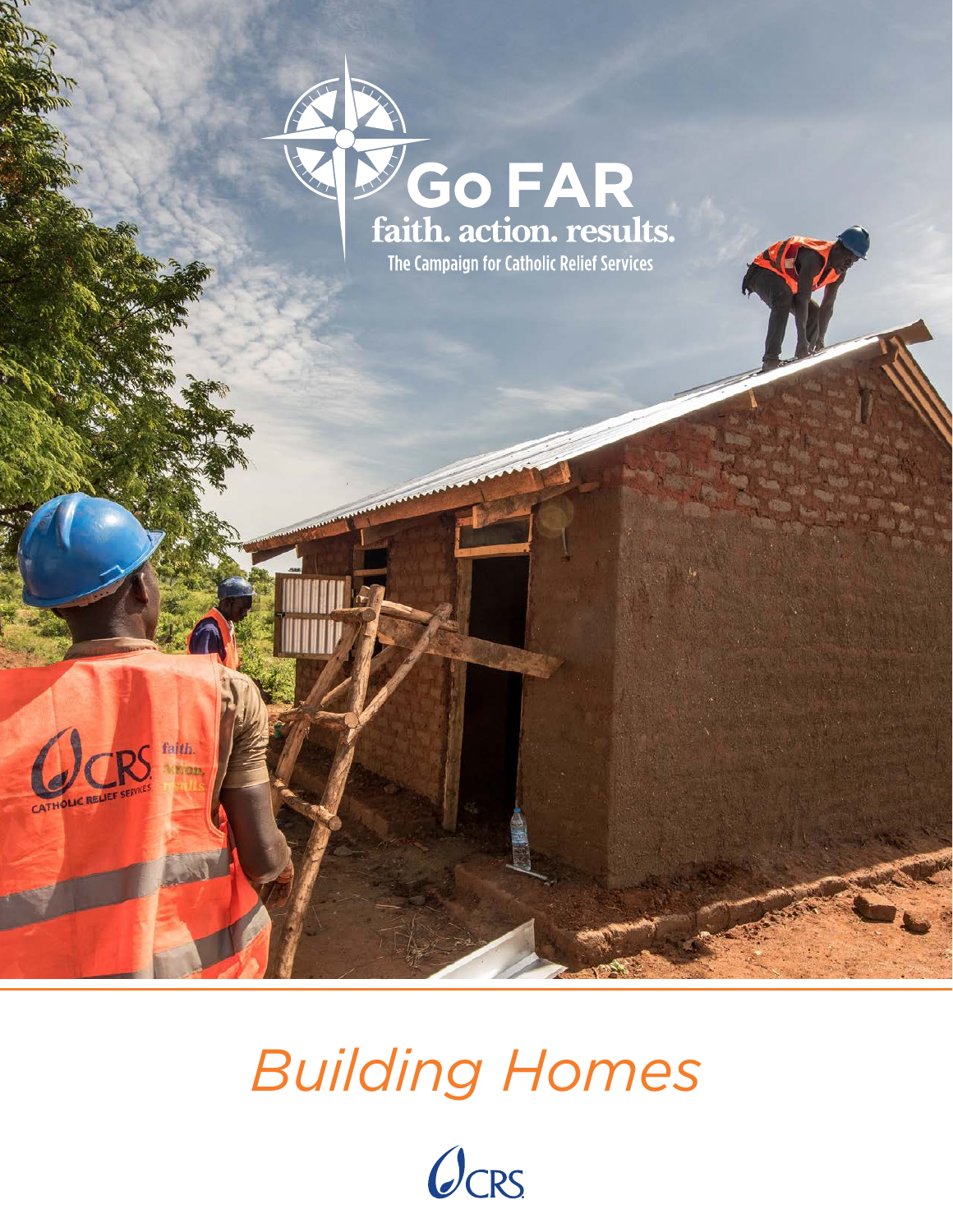# *Home is everything.*

**The base for stability, identity and love. In following our Gospel mission, Catholic Relief Services is ready to deliver safe and dignified housing to millions of people uprooted by crisis.**

Because we should, and because we can. Our deep Catholic faith tells us to help our brothers and sisters in most need. We know how to build homes as the foundation of family life. And we have vast Church and professional networks as a result of more than 75 years' experience helping the world's most vulnerable people. The Go FAR Campaign for Catholic Relief Services is what will fuel our work to put faith into action.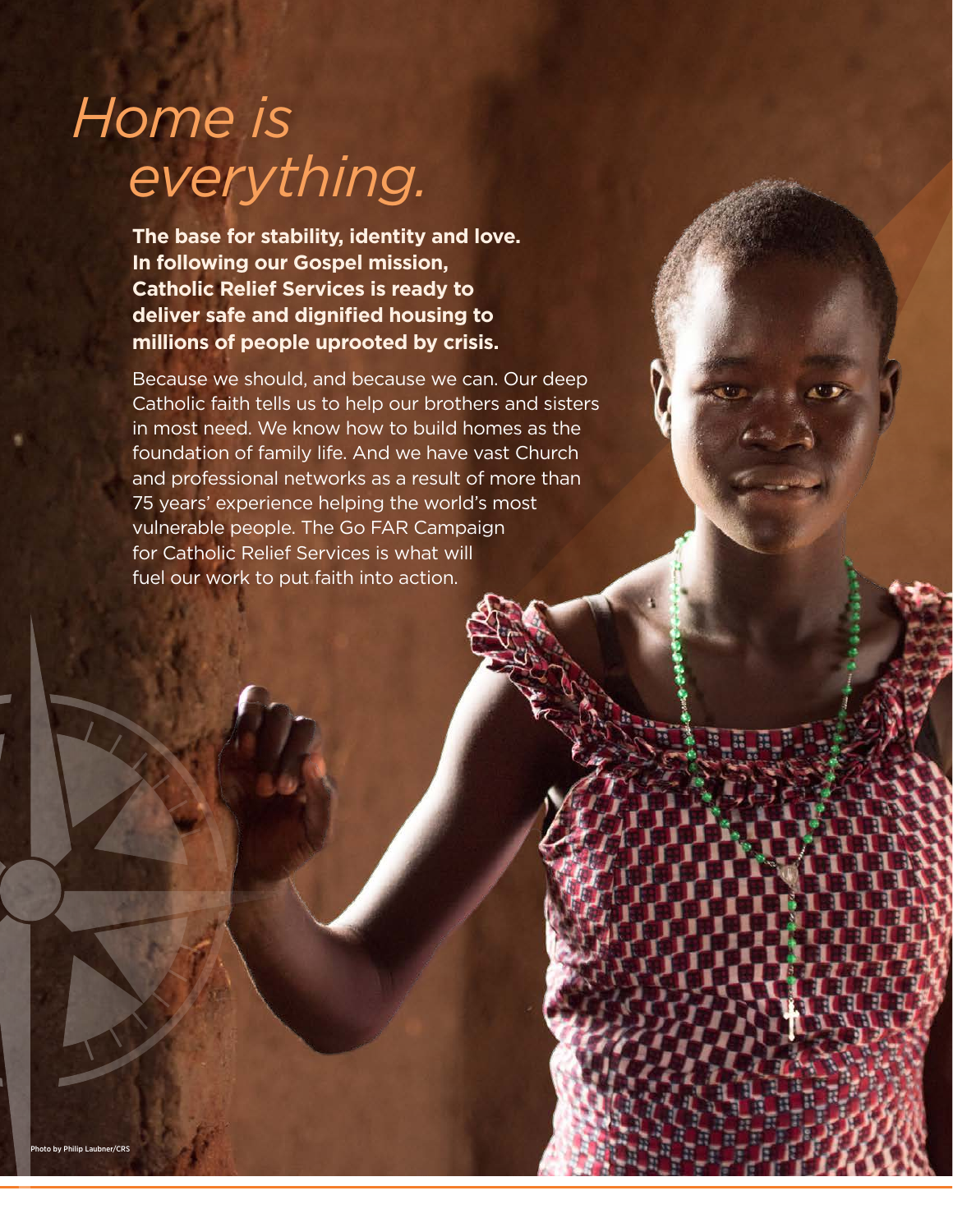## *The Need*

When disaster strikes a home, lives are upturned. An earthquake can level a community in the blink of an eye. Violence can wash over a village so quickly that parents can do nothing but grab their children and run. Gone in an instant are years of hard work and savings, happy memories and dreams for the future.

The loss of a home fractures a family's identity and the roots of community. It gravely impacts safety, health, education, prosperity, emotional well-being and dignity.

## Why Now?

The world is seeing an increase in people affected by crisis. Across the globe, communities face changing climates, natural disasters, population growth, economic inequality, political conflicts and pandemics.

There is no time to wait. It's urgent that we provide the growing number of displaced people with access to comprehensive shelter solutions that enable families and communities to recover and flourish.

Our goal is to have resources at the ready so we can respond to emergencies at a moment's notice—without having to wait to raise public funds or depend on media attention, which can be rare or fleeting. This includes supporting communities in disaster-prone areas, so they are more resilient to cyclical storms and have greater means for recovery.

As part of CRS' Vision 2030 strategy, we are ready to put our faith into action and expand shelter programming based on our core values—focused not just on building roofs or walls, but homes and communities.

# *The Opportunity*

Seeking shelter is the first step uprooted families take in rebuilding their lives. Using local materials and markets where possible, shelters can evolve from providing immediate protection to being permanent, long-term structures that offer safety, privacy, a chance to restore livelihoods, and a place to heal and recover.

CRS and our partners recognize there is no one-sizefits-all solution to helping families affected by crisis. We support people in need through programming that is flexible and tailored to local context, designing our responses in close collaboration with communities.

# **My people will live in peaceful country, in secure dwellings and quiet resting places.**

**—Isaiah 32:18**

#### **Homes are Central to Life**